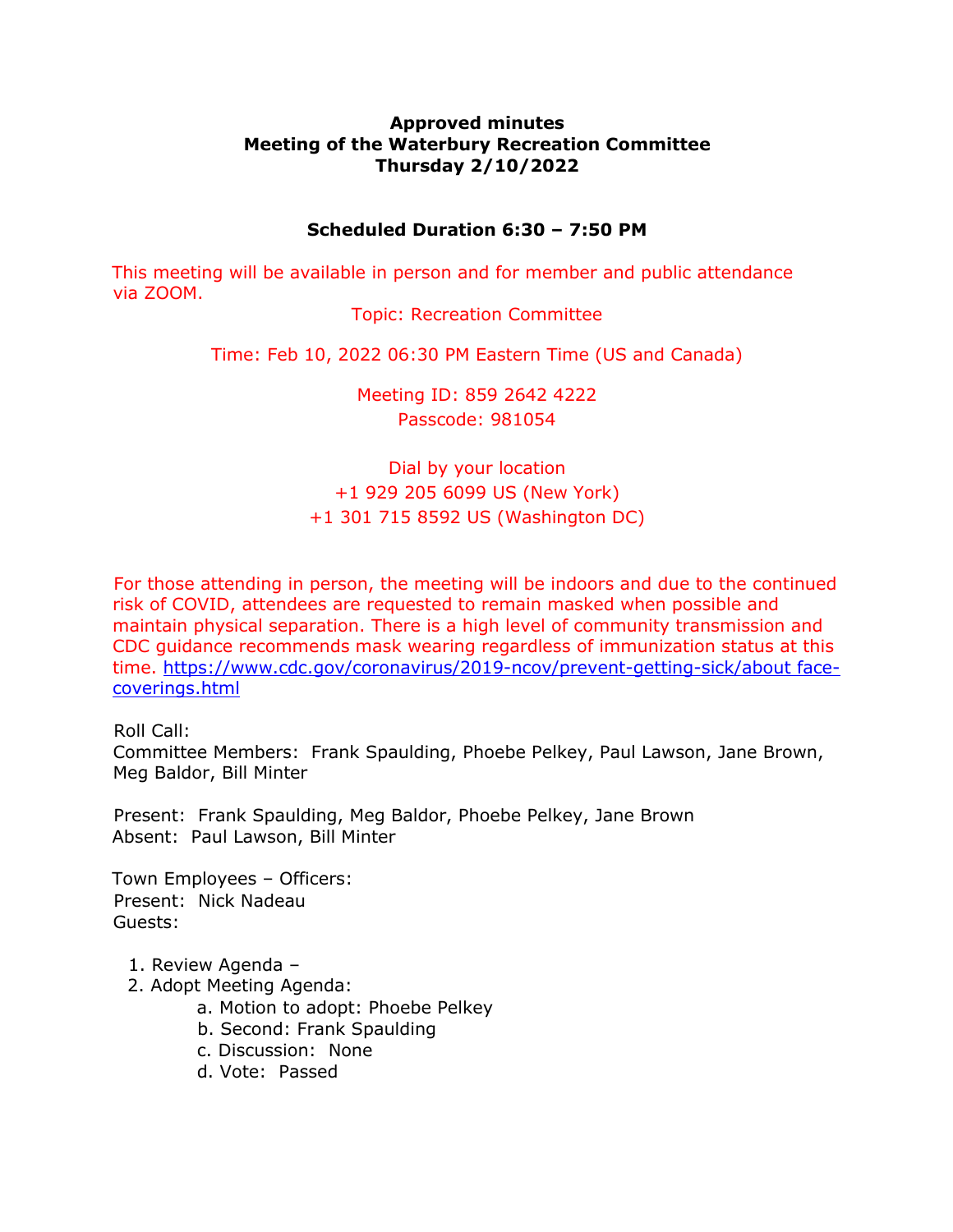- 3. Adopt Meeting Minutes of 1/13/2022:
	- a. Motion to adopt: Phoebe Pelkey
	- b. Second: Meg Baldor
	- c. Discussion: Changes made in items 5,6,
	- d. Vote: Passed
- 4. Public Comments This is a business meeting. The committee will limit public comments to 3 minutes per person or depending on number of individuals who choose to speak no more than 15 minutes aggregate, divided evenly depending on number of individuals. Please sign in that you wish to speak upon arrival to the meeting.

5. Recreation Director time – Nick will present the Interim Disc Golf Agreement to the selectboard. Hiring for summer positions underway

6. Town Meeting Article 8 – Planning funds for Hope Davey and 40 Acre parcel

a. Discussion - These are lumped together because it comes out of capital improvement, makes it more transparent, both recreation based. Cost analysis benefit to it being together. Jane will write a letter of intent for management.

> b. Methods of outreach -Jane writing an op ed piece to the Roundabout. Ask other groups to offer support. Rec committee needs to come up with an agreement of support.

> c. Methods of support - Committee drafted a support blast to send out to social media. Jane made a motion of support, Meg seconded. Passed TEXT of Letter of Support

The Waterbury Recreation Committee says vote YES on Article 8

The Waterbury Recreation Committee supports a vote of YES on Article 8 for the town Budget on Town Meeting Day, March 1, 2022. This Article allocates \$50,000 for recreation planning at Hope Davey Park and the property surrounding the Ice Center (River Road property)

The town is seeking voter support for a process which includes community input to define recreation needs, and determine capacity of the park facilities and resources. The money will help develop a prioritized plan that allows for shared community use and management of the town assets.

## 7. Basketball court fundraising

- a. Update- potentially ready for 2023
- b. Assistance- Phoebe and Nick will continue to communicate with Jay.
- 8. Swimming facilities Options Study group
	- a. Nick?
	- b. Structure to assist